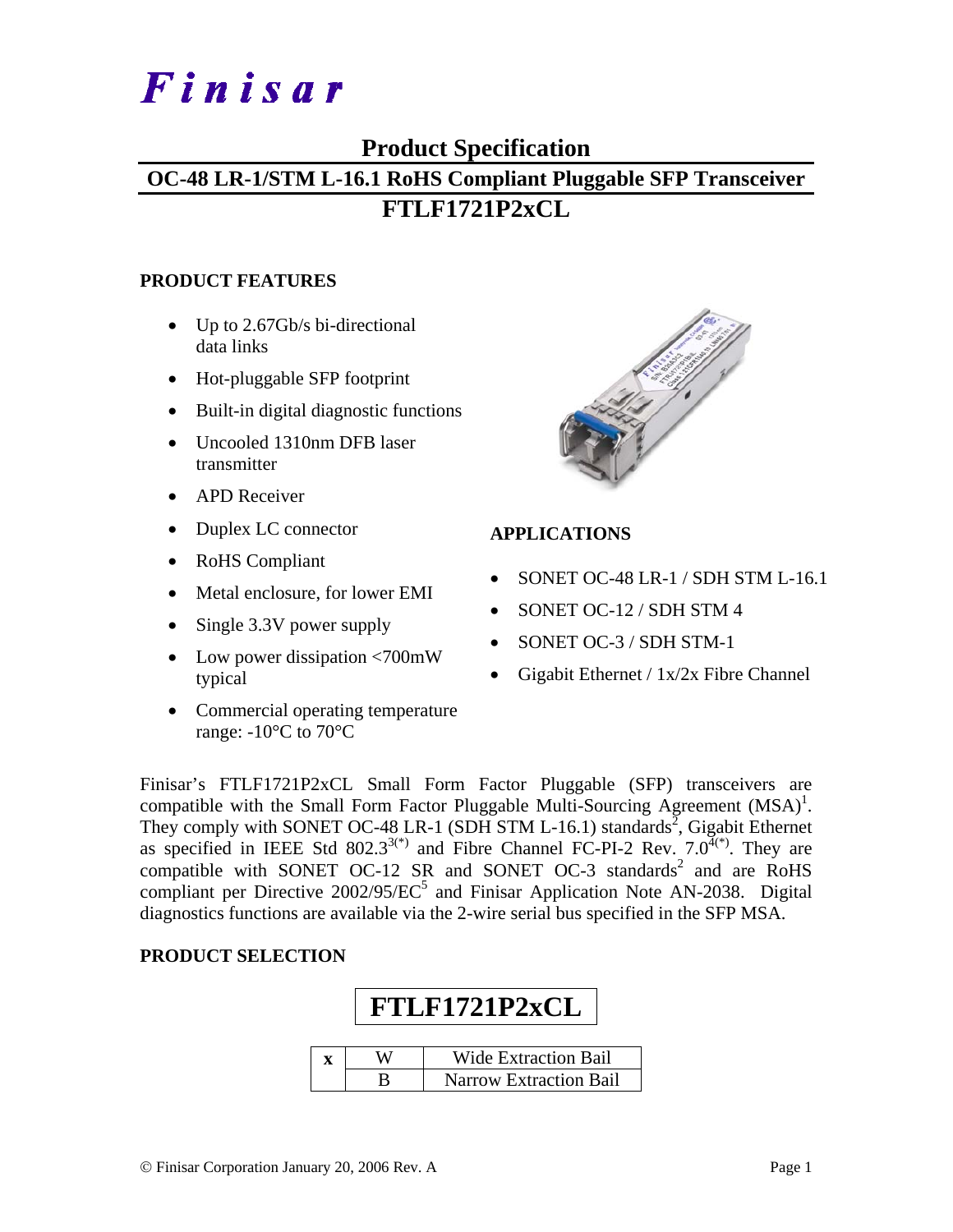#### **I. Pin Descriptions**

| Pin            | <b>Symbol</b>  | <b>Name/Description</b>                                        |   |  |  |
|----------------|----------------|----------------------------------------------------------------|---|--|--|
|                | $\rm V_{EET}$  | Transmitter Ground (Common with Receiver Ground)               |   |  |  |
| 2              | $T_{FAULT}$    | Transmitter Fault. Not supported.                              |   |  |  |
| 3              | $T_{\rm DIS}$  | Transmitter Disable. Laser output disabled on high or open.    | 2 |  |  |
| 4              | MOD_DEF(2)     | Module Definition 2. Data line for Serial ID.                  | 3 |  |  |
| 5              | $MOD$ $DEF(1)$ | Module Definition 1. Clock line for Serial ID.                 | 3 |  |  |
| 6              | $MOD$ $DEF(0)$ | Module Definition 0. Grounded within the module.               | 3 |  |  |
| $\overline{7}$ | Rate Select    | No connection required                                         | 4 |  |  |
| 8              | LOS            | Loss of Signal indication. Logic 0 indicates normal operation. | 5 |  |  |
| 9              | $V_{EER}$      | Receiver Ground (Common with Transmitter Ground)               |   |  |  |
| 10             | $\rm V_{EER}$  | Receiver Ground (Common with Transmitter Ground)               |   |  |  |
| 11             | $\rm V_{EER}$  | Receiver Ground (Common with Transmitter Ground)               |   |  |  |
| 12             | RD-            | Receiver Inverted DATA out. AC Coupled                         |   |  |  |
| 13             | $RD+$          | Receiver Non-inverted DATA out. AC Coupled                     |   |  |  |
| 14             | $\rm V_{EER}$  | Receiver Ground (Common with Transmitter Ground)               |   |  |  |
| 15             | $V_{CCR}$      | Receiver Power Supply                                          |   |  |  |
| 16             | $\rm V_{CCT}$  | <b>Transmitter Power Supply</b>                                |   |  |  |
| 17             | $V_{EET}$      | Transmitter Ground (Common with Receiver Ground)               |   |  |  |
| 18             | $TD+$          | Transmitter Non-Inverted DATA in. AC Coupled.                  |   |  |  |
| 19             | TD-            | Transmitter Inverted DATA in. AC Coupled.                      |   |  |  |
| 20             | $\rm V_{EET}$  | Transmitter Ground (Common with Receiver Ground)               |   |  |  |

Notes:

1. Circuit ground is internally isolated from chassis ground.

2. Laser output disabled on  $T_{DIS} > 2.0V$  or open, enabled on  $T_{DIS} < 0.8V$ .

3. Should be pulled up with 4.7k – 10kohms on host board to a voltage between 2.0V and 3.6V. MOD\_DEF(0) pulls line low to indicate module is plugged in.

4. Finisar FTLFxx21xxxxx transceivers operate between OC-3 and OC-48, 1x and 2x Fibre Channel, and Gigabit Ethernet data rates and respective protocols without active control. Finisar FTLFxx19xxxxx transceivers operate at 1x and 2x Fibre Channel, and Gigabit Ethernet data rates and respective protocols without active control.

5. LOS is open collector output. Should be pulled up with 4.7k – 10kohms on host board to a voltage between 2.0V and 3.6V. Logic 0 indicates normal operation; logic 1 indicates loss of signal.



**Diagram of Connector Block Pinout on the Host Board**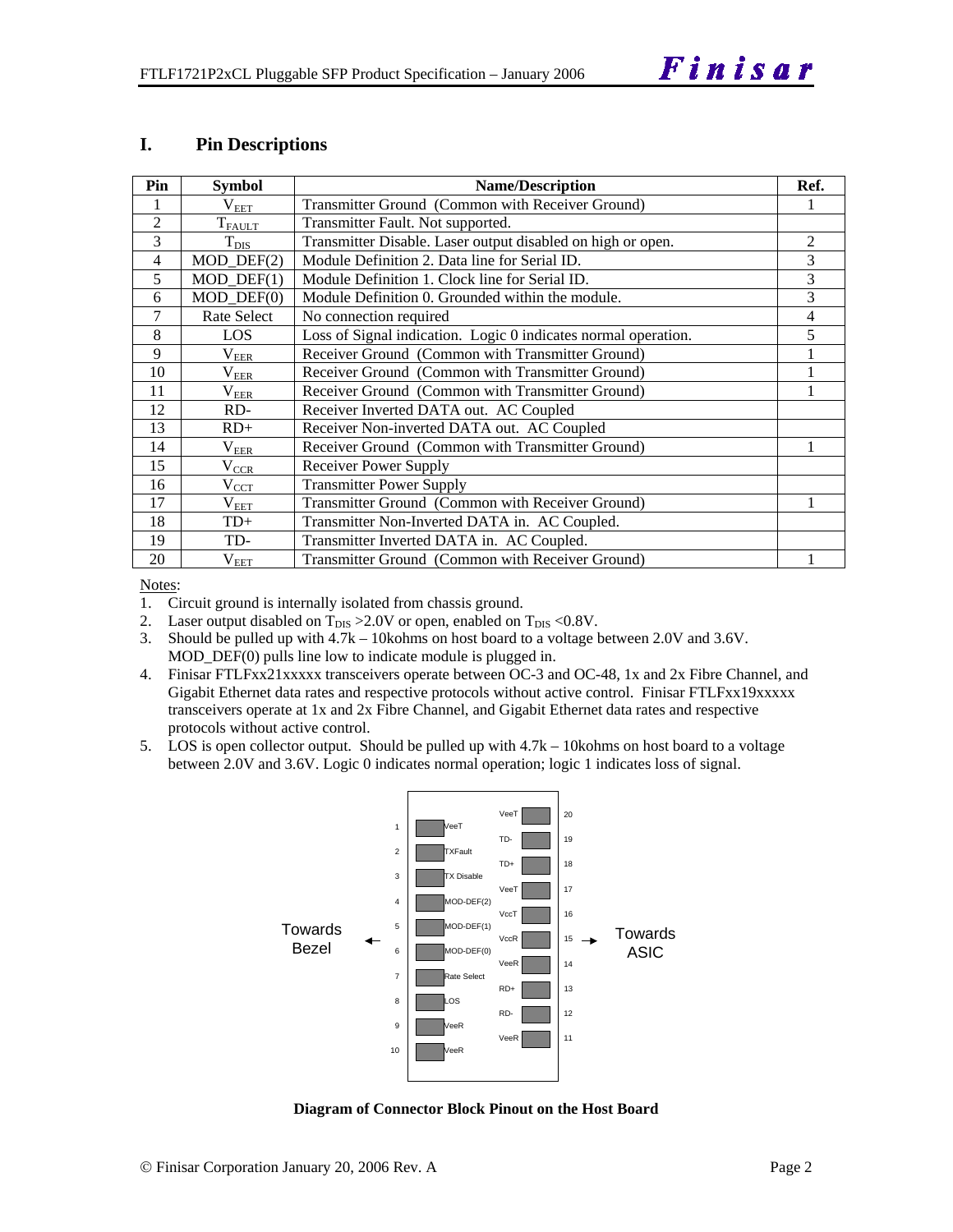#### **II. Absolute Maximum Ratings**

| <b>Parameter</b>                  | Svmbol | Min    | Typ | Max | Unit   | Ref. |
|-----------------------------------|--------|--------|-----|-----|--------|------|
| Maximum Supply Voltage            | Vcc    | $-0.5$ |     |     |        |      |
| <b>Storage Temperature</b>        | m      | $-40$  |     |     | $\sim$ |      |
| <b>Case Operating Temperature</b> | OP.    | -10    |     |     | $\sim$ |      |
| Relative Humidity                 |        |        |     |     | $\%$   |      |

#### **III.** Electrical Characteristics ( $T_{OP} = -10$  to 70 °C,  $V_{CC} = 3.10$  to 3.50 Volts)

| <b>Parameter</b>                       | Symbol          | Min                | <b>Typ</b> | <b>Max</b>          | Unit         | Ref.           |
|----------------------------------------|-----------------|--------------------|------------|---------------------|--------------|----------------|
| Supply Voltage                         | Vcc             | 3.10               |            | 3.50                | V            |                |
| <b>Supply Current</b>                  | Icc             |                    | 230        | 300                 | mA           |                |
| <b>Transmitter</b>                     |                 |                    |            |                     |              |                |
| Input differential impedance           | $R_{in}$        |                    | 100        |                     | Ω            | 2              |
| Single ended data input swing          | Vin, pp         | 250                |            | 1200                | mV           |                |
| <b>Transmit Disable Voltage</b>        | $V_D$           | $Vec - 1.3$        |            | Vcc                 | $\mathbf{V}$ |                |
| <b>Transmit Enable Voltage</b>         | $V_{EN}$        | Vee                |            | $Vee+0.8$           | $\mathbf{V}$ | 3              |
| <b>Transmit Disable Assert Time</b>    |                 |                    |            | 10                  | <b>us</b>    |                |
| <b>Receiver</b>                        |                 |                    |            |                     |              |                |
| Single ended data output swing         | Vout,pp         | 300                | 400        | 800                 | mV           | $\overline{4}$ |
| Data output rise time                  | $t_{r}$         |                    | 100        | 175                 | ps           | 5              |
| Data output fall time                  | $t_f$           |                    | 100        | 175                 | <b>ps</b>    | 5              |
| <b>LOS</b> Fault                       | $V_{LOS fault}$ | $\text{Vcc} - 0.5$ |            | Vcc <sub>HOST</sub> | V            | 6              |
| <b>LOS</b> Normal                      | $V_{LOS\,norm}$ | Vee                |            | $Vee+0.5$           | $\mathbf{V}$ | 6              |
| Power Supply Rejection                 | <b>PSR</b>      | 100                |            |                     | mVpp         | $\overline{7}$ |
| <b>Total Generated Reciever Jitter</b> | $J_{RX}p-p$     |                    |            | 0.07                | UI           |                |
| (peak to peak)                         |                 |                    |            |                     |              |                |
| <b>Total Generated Reciever Jitter</b> | $J_{RX}$ rms    |                    |            | 0.007               | UI           |                |
| (rms)                                  |                 |                    |            |                     |              |                |

#### Notes:

- 1. Non condensing.
- 2. AC coupled
- 3. Or open circuit.
- 4. Into 100 ohms differential termination.
- 5.  $20 80 %$
- 6. Loss Of Signal is LVTTL. Logic 0 indicates normal operation; logic 1 indicates no signal detected.
- 7. All transceiver specifications are compliant with a power supply sinusoidal modulation of 20 Hz to 1.5 MHz up to specified value applied through the power supply filtering network shown on page 23 of the Small Form-factor Pluggable (SFP) Transceiver MultiSource Agreement (MSA), September 14, 2000.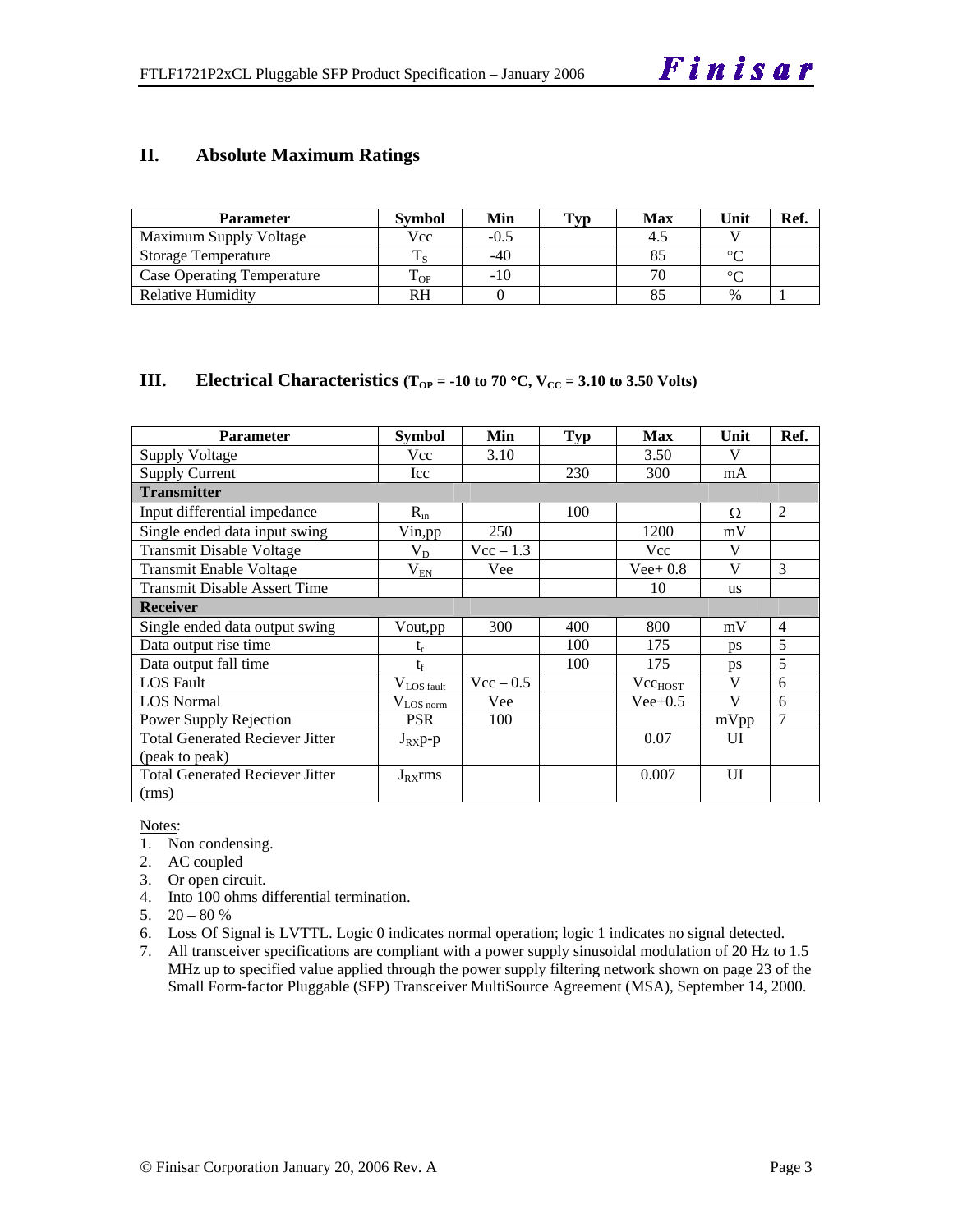| <b>Parameter</b>                          | <b>Symbol</b>      | Min   | Typ | <b>Max</b> | Unit | Ref.           |
|-------------------------------------------|--------------------|-------|-----|------------|------|----------------|
| <b>Transmitter</b>                        |                    |       |     |            |      |                |
| Output Opt. Pwr: 9/125 SMF                | $P_{OUT}$          | $-2$  |     | $+3$       | dBm  | $\overline{1}$ |
| Optical Wavelength                        | λ                  | 1280  |     | 1335       | nm   | $\overline{2}$ |
| Spectral Width (-20dB)                    | $\sigma$           |       |     | 1          | nm   |                |
| <b>Optical Extinction Ratio</b>           | ER                 | 9     |     |            | dB   |                |
| Sidemode Supression ratio                 | $SSR_{min}$        | 30    |     |            | dB   |                |
| <b>Optical Rise/Fall Time</b>             | $t_r / t_f$        |       |     | 160        | ps   | 3              |
| <b>Total Generated Transmitter Jitter</b> | $J_{TX}p-p$        |       |     | 0.07       | UI   |                |
| (peak to peak)                            |                    |       |     |            |      |                |
| <b>Total Generated Transmitter Jitter</b> | $J_{TX}$ rms       |       |     | 0.007      | UI   |                |
| (rms)                                     |                    |       |     |            |      |                |
| <b>Receiver</b>                           |                    |       |     |            |      |                |
| Average Rx Sensitivity @ 2.67Gb/s         | $R_{\rm SENS1}$    | $-9$  |     | $-27$      | dBm  | 3              |
| Average Rx Sensitivity @ OC-48            | $R_{SENS1}$        | $-9$  |     | $-27$      | dBm  | 3              |
| Average Rx Sensitivity @ 2X Fibre         | $R_{\rm SENS2}$    | $-9$  |     | $-28$      | dBm  | $\overline{4}$ |
| Channel                                   |                    |       |     |            |      |                |
| Average Rx Sensitivity @ Gigabit          | $R_{SENS3}$        | $-9$  |     | $-30$      | dBm  | $\overline{4}$ |
| Ethernet                                  |                    |       |     |            |      |                |
| Average Rx Sensitivity @ OC-12            | $R_{SENS4}$        | $-9$  |     | $-29$      | dBm  | 5              |
| Average Rx Sensitivity @ OC-3             | $R_{\text{SENS5}}$ | $-15$ |     | $-30$      | dBm  | $\overline{5}$ |
| <b>Optical Center Wavelength</b>          | $\lambda_{\rm C}$  | 1270  |     | 1600       | nm   |                |
| <b>LOS De-Assert</b>                      | LOS <sub>D</sub>   |       |     | $-30$      | dBm  |                |
| <b>LOS</b> Assert                         | LOS <sub>A</sub>   | $-41$ |     |            | dBm  |                |
| <b>LOS</b> Hysteresis                     |                    | 0.5   |     |            | dB   |                |

### **IV.** Optical Characteristics ( $T_{OP}$  = -10 to 70°C,  $V_{CC}$  = 3.10 to 3.50 Volts)

Notes:

- 1. Class 1 Laser Safety per FDA/CDRH and EN (IEC) 60825 regulations.
- 2. Unfiltered, 20-80%
- 3. With worst-case extinction ratio. Measured with a PRBS  $2^{31}$ -1 test pattern interspersed with 72 consecutive ones and 72 consecutive zeros.
- 4. With worst-case extinction ratio. Measured with a PRBS  $2^7$ -1 test pattern.
- 5. With worst-case extinction ratio. Measured with a PRBS  $2^{23}$ -1 test pattern.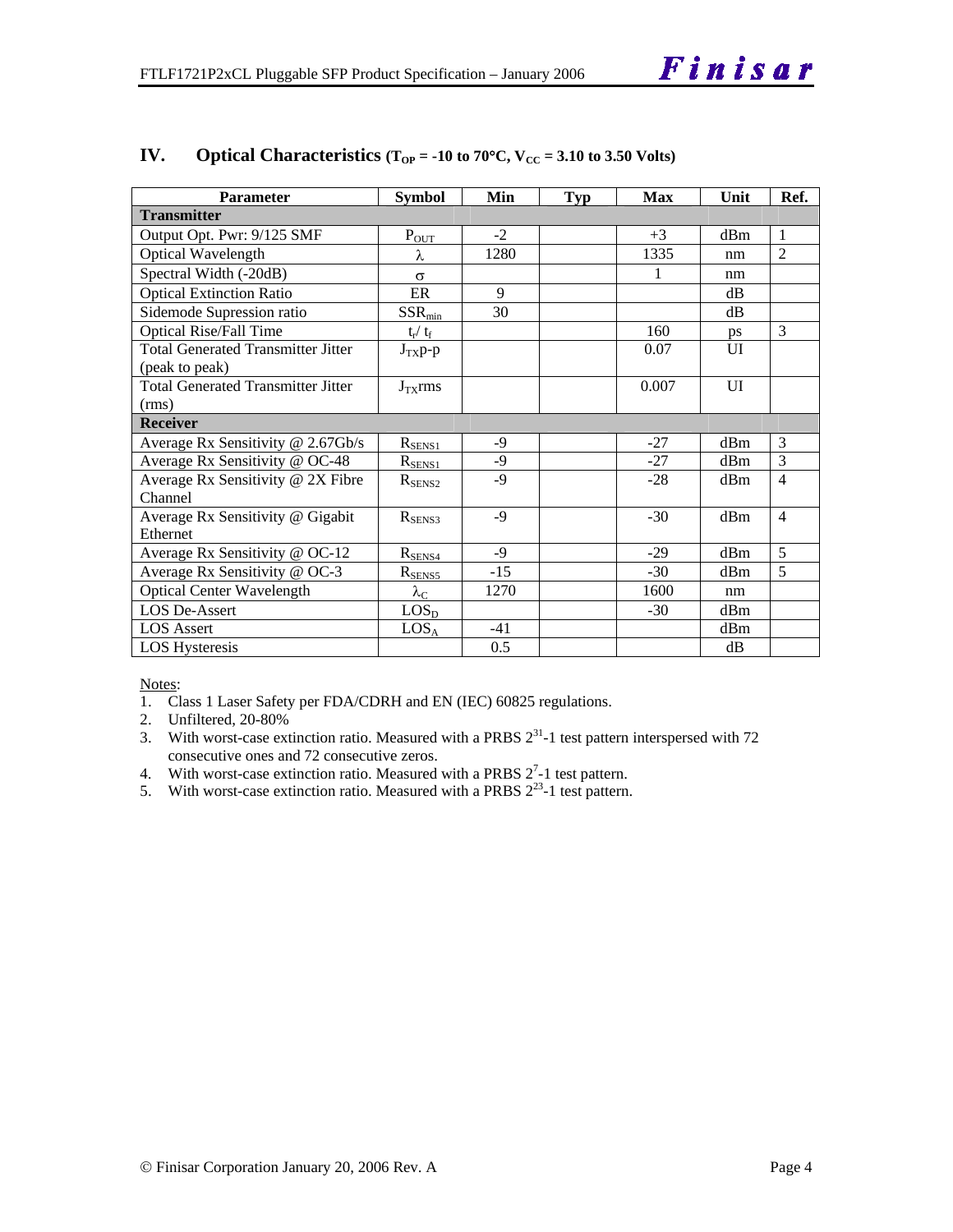| <b>Parameter</b>                     | <b>Symbol</b> | Min | Typ | <b>Max</b> | <b>Units</b> | Ref. |
|--------------------------------------|---------------|-----|-----|------------|--------------|------|
| Data Rate                            | BR.           | 155 |     | 2667       | Mb/sec       |      |
| <b>Bit Error Rate</b>                | <b>BER</b>    |     |     | $10^{-12}$ |              | 2    |
| Max. Supported Link Length on        | $L_{MAX1}$    |     | 45  |            | km.          | 3    |
| $9/125 \mu m$ SMF @ OC-48            |               |     |     |            |              |      |
| Max. Supported Link Length on        | $L_{MAX2}$    |     | 47  |            | km           | 3    |
| $9/125 \mu m$ SMF @ 2X Fibre Channel |               |     |     |            |              |      |
| Max. Supported Link Length on        | $L_{MAX3}$    |     | 50  |            | km           | 3    |
| $9/125 \mu m$ SMF @ Gigabit Ethernet |               |     |     |            |              |      |
| Max. Supported Link Length on        | $L_{MAX4}$    |     | 50  |            | km           | 3    |
| $9/125 \mu m$ SMF @ OC-12            |               |     |     |            |              |      |
| Max. Supported Link Length on        | $L_{MAX5}$    |     | 50  |            | km           | 3    |
| $9/125 \mu m$ SMF @ OC-3             |               |     |     |            |              |      |

#### **V. General Specifications**

Notes:

- 1. SONET OC-48 LR-1/SDH STM L-16.1, Gigabit Ethernet and 1x/2x Fibre Channel compliant. Compatible with SONET OC-12 and OC-3. Supports FEC at 2.67Gb/s.
- 2. Tested with a PRBS  $2^{31}$ -1 test pattern interspersed with 72 consecutive ones and 72 consecutive zeros.
- 3. Attenuation of 0.55 dB/km is used for the link length calculations (per GR-253 CORE). Distances are indicative only. Please refer to the Optical Specifications in Table IV to calculate a more accurate link budget based on specific conditions in your application.

#### **VI. Environmental Specifications**

Finisar SFP transceivers have a commerical operating temperature range from  $-10^{\circ}$ C to  $+70^{\circ}$ C case temperature.

| <b>Parameter</b>           | Svmbol              | Min   | $\mathbf{T}_{\mathbf{V}\mathbf{p}}$ | Max                      | <b>Units</b> | Ref. |
|----------------------------|---------------------|-------|-------------------------------------|--------------------------|--------------|------|
| Case Operating Temperature | $\mathbf{L}_{OD}$   | $-10$ |                                     | $\overline{\phantom{a}}$ | $\circ$      |      |
| Storage Temperature        | m<br>$\frac{1}{10}$ | $-40$ |                                     |                          | $\sim$       |      |

#### **VII. Regulatory Compliance**

Finisar transceivers are Class 1 Laser Products and comply with US FDA regulations. These products are certified by TÜV and CSA to meet the Class 1 eye safety requirements of EN (IEC) 60825 and the electrical safety requirements of EN (IEC) 60950. Copies of certificates are available at Finisar Corporation upon request.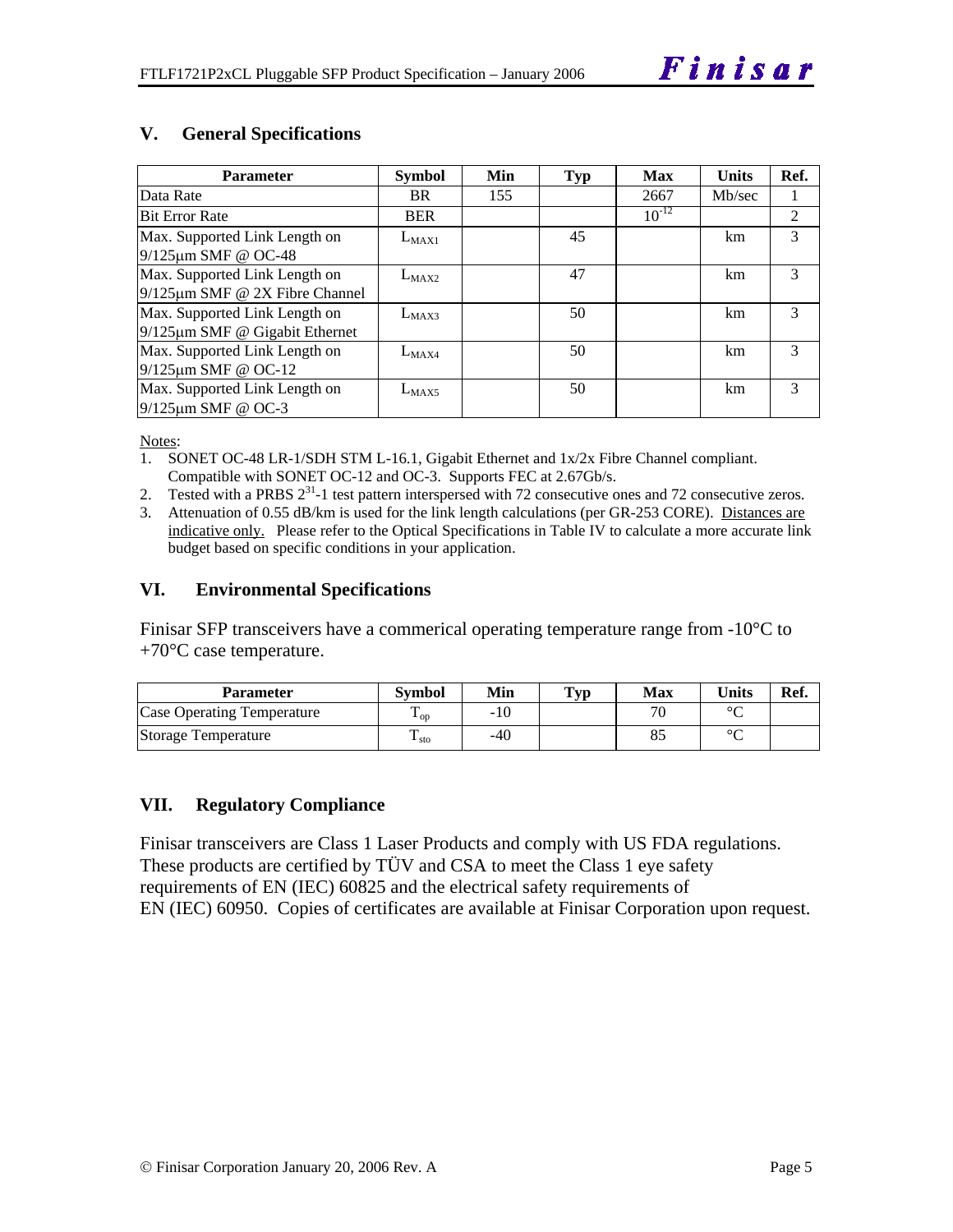#### **VIII. Digital Diagnostic Functions**

Finisar FTLF1721P2xCL SFP transceivers support the 2-wire serial communication protocol as defined in the SFP MSA<sup>1</sup>. It is very closely related to the  $E^2$ PROM defined in the GBIC standard, with the same electrical specifications.

The standard SFP serial ID provides access to identification information that describes the transceiver's capabilities, standard interfaces, manufacturer, and other information.

Additionally, Finisar SFP transceivers provide a unique enhanced digital diagnostic monitoring interface, which allows real-time access to device operating parameters such as transceiver temperature, laser bias current, transmitted optical power, received optical power and transceiver supply voltage. It also defines a sophisticated system of alarm and warning flags, which alerts end-users when particular operating parameters are outside of a factory set normal range.

The SFP MSA defines a 256-byte memory map in  $E^2$ PROM that is accessible over a 2-wire serial interface at the 8 bit address 1010000X (A0h). The digital diagnostic monitoring interface makes use of the 8 bit address 1010001X (A2h), so the originally defined serial ID memory map remains unchanged. The interface is identical to, and is thus fully backward compatible with both the GBIC Specification and the SFP Multi Source Agreement. The complete interface is described in Finisar Application Note AN-2030: "Digital Diagnostics Monitoring Interface for SFP Optical Transceivers".

The operating and diagnostics information is monitored and reported by a Digital Diagnostics Transceiver Controller (DDTC) inside the transceiver, which is accessed through a 2-wire serial interface. When the serial protocol is activated, the serial clock signal (SCL, Mod Def 1) is generated by the host. The positive edge clocks data into the  $SFP$  transceiver into those segments of the  $E^2$ PROM that are not write-protected. The negative edge clocks data from the SFP transceiver. The serial data signal (SDA, Mod Def 2) is bi-directional for serial data transfer. The host uses SDA in conjunction with SCL to mark the start and end of serial protocol activation. The memories are organized as a series of 8-bit data words that can be addressed individually or sequentially.

For more information, please see the SFP MSA documentation<sup>1</sup> or Finisar Application Note AN-2030.

Digital diagnostics for the FTLF1721P2xCL are externally calibrated by default.

Please note that evaluation board FDB-1018 is available with Finisar ModDEMO software that allows simple to use communication over the 2-wire serial interface.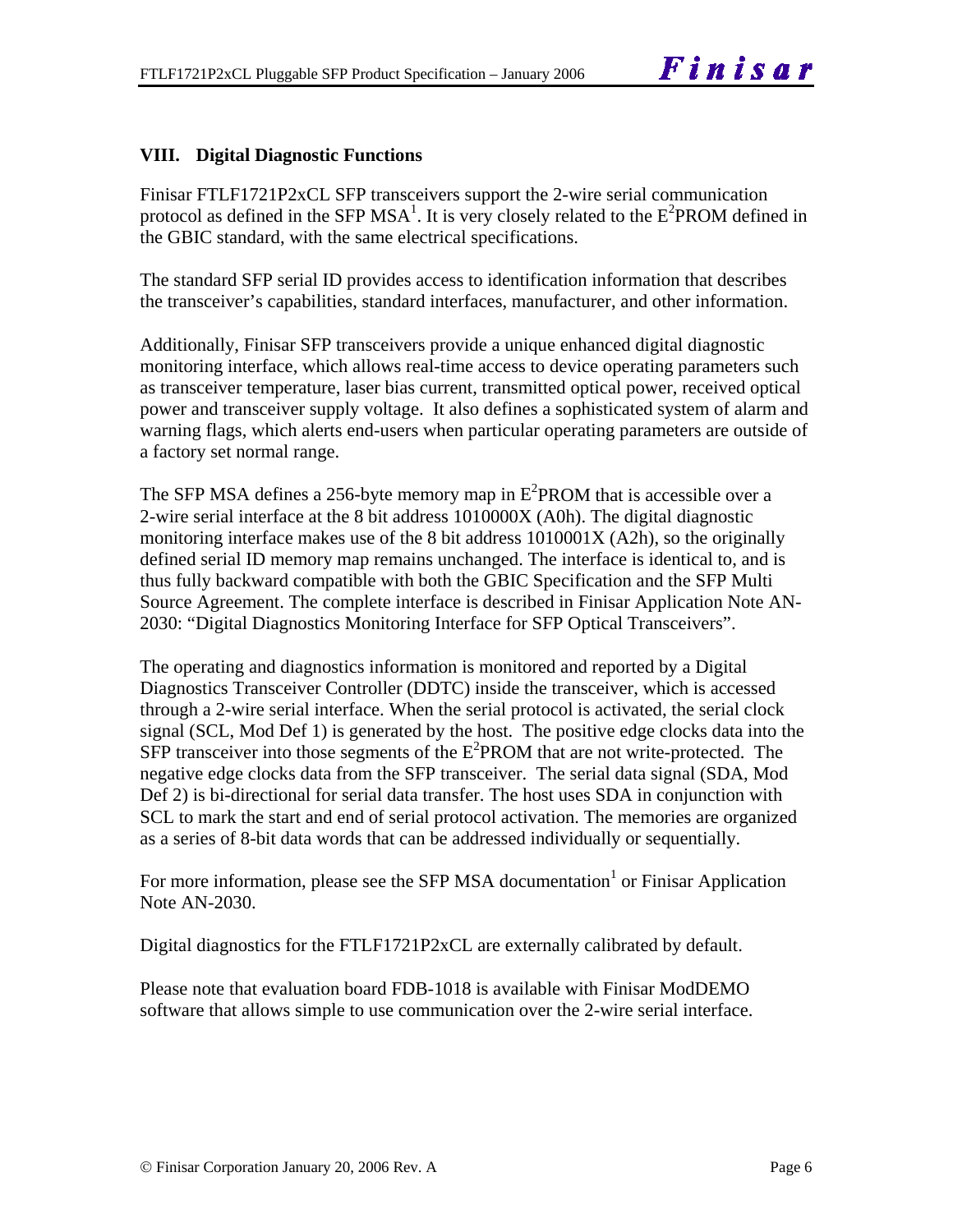#### **IX. Mechanical Specifications**

Finisar's Small Form Factor Pluggable (SFP) transceivers are compatible with the dimensions defined by the SFP Multi-Sourcing Agreement (MSA)<sup>3</sup>.



## **FTLF1721P2BCL**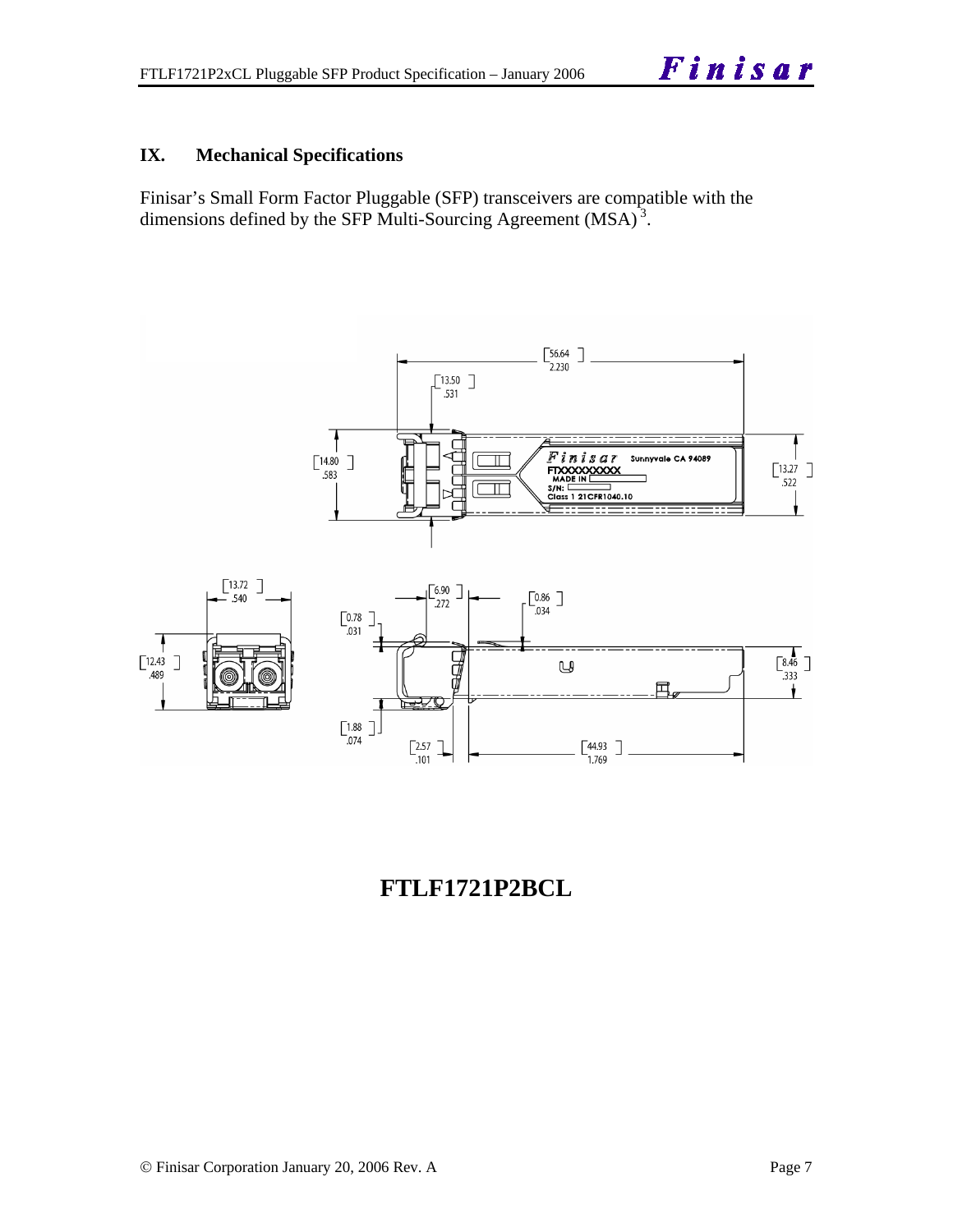SFP OUTLINE STDS<br>EXTENDED TABS W/ WIDE BAIL





## **FTLF1721P2WCL**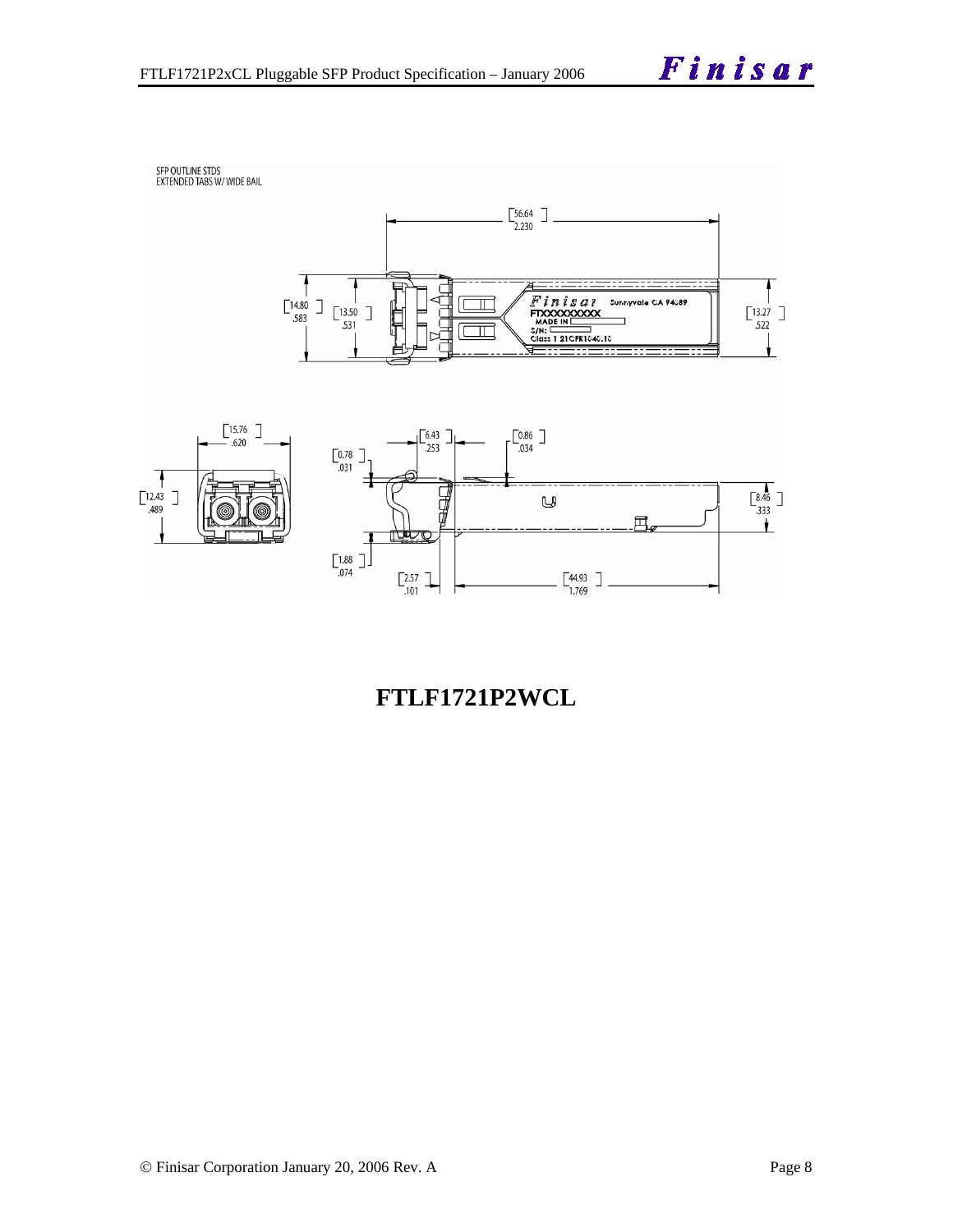### **X. PCB Layout and Bezel Recommendations**

 $\hat{\triangle}$ Through Holes are Unplated  $\sqrt{2}$ Rads and Vias are Chassis Ground, 11 Places  $\Delta$ batum and Basic Dimension Established by Customer

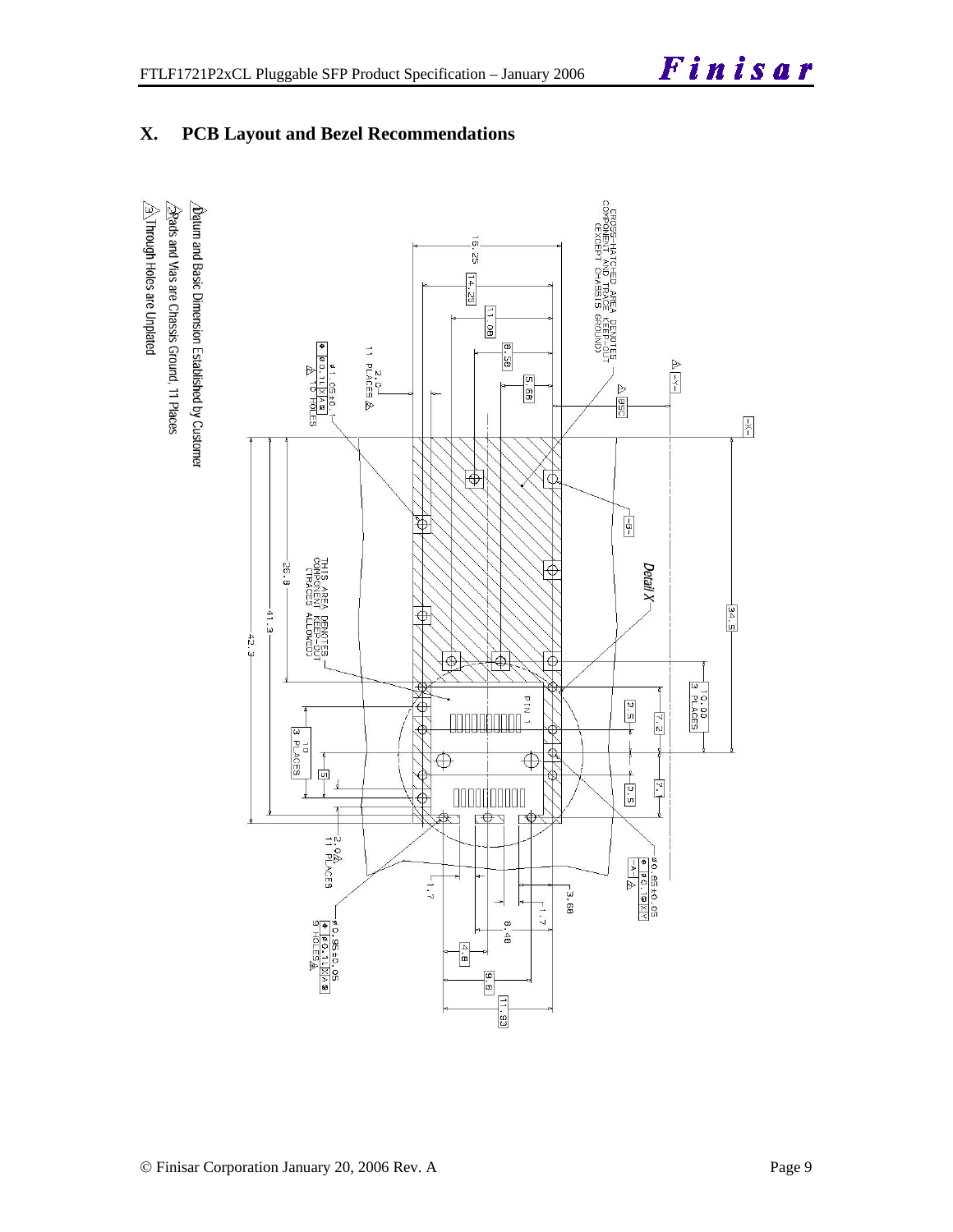



NOTES:

- $\triangle$  MINIMUM PITCH ILLUSTRATED, ENGLISH DIMENSIONS ARE FOR REFERENCE ONLY
- 2. NOT RECOMMENDED FOR PCI EXPANSION<br>CARD APPLICATIONS